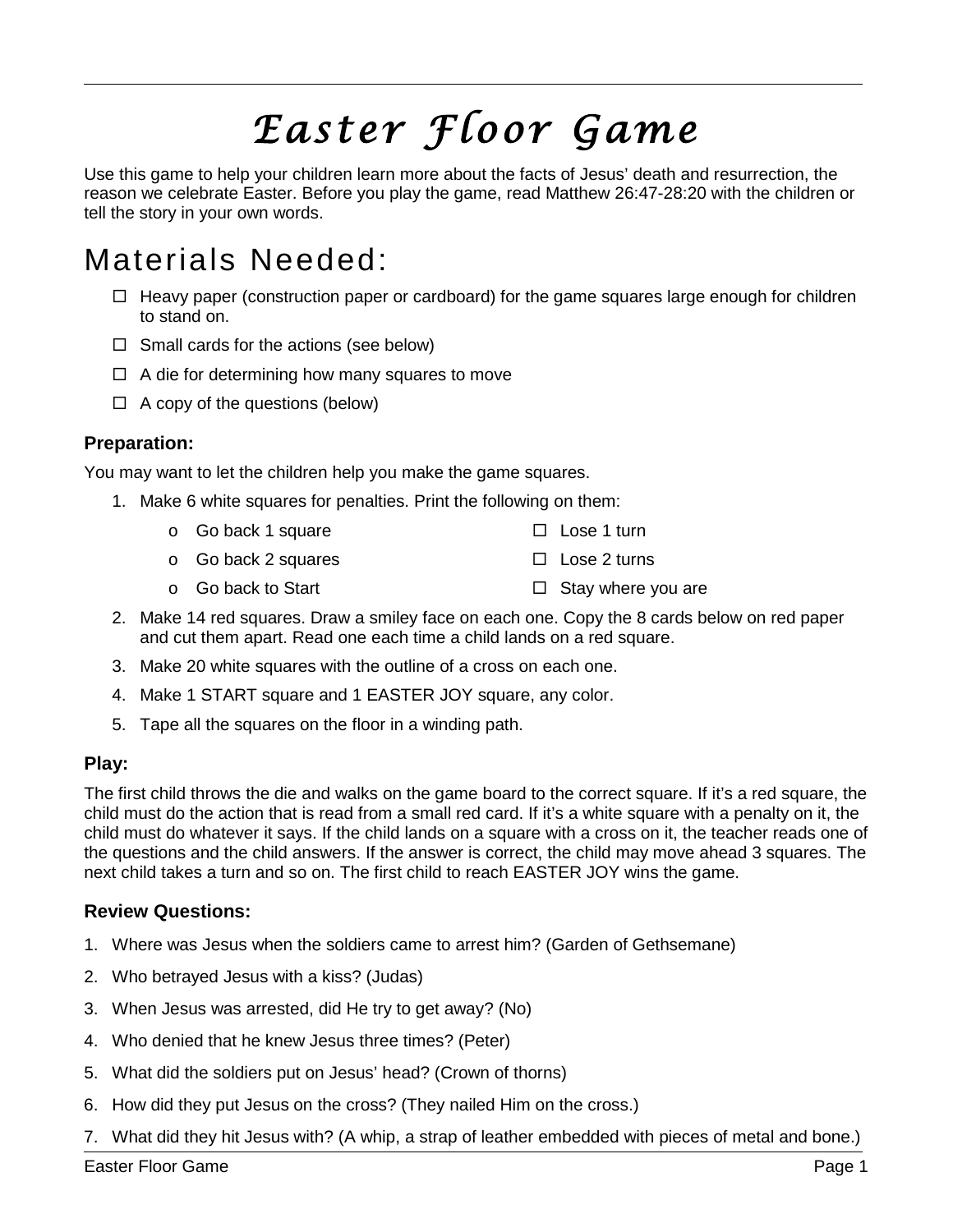- 8. Who was crucified with Jesus? (Two robbers.)
- 9. Before He died on the cross, what did they give Jesus to drink on a sponge? (Vinegar)
- 10. Why do we call it "Good" Friday if that is the day Jesus was killed? (Because when He died, He took my punishment for my sins.)
- 11. Where did they put Jesus after He died? (In a tomb)
- 12. What was put across the entrance of Jesus' tomb? (A stone)
- 13. What did the women see when they went to Jesus' tomb? (Nothing! No one was there; He had risen!)
- 14. How did Jesus get to heaven? (He soared up into the clouds—alive!)
- 15. What does it mean to "believe in Jesus"? (That you trust in what Jesus did for you on the cross.)
- 16. Why do we celebrate Easter? (Because Jesus died for our sins!)

#### **Action Cards:**

| Sing the chorus<br>of "Jesus Loves<br>$Me.$ " | Hop on one foot<br>and say, "Praise<br>the Lord!" | Hug someone.                                          | Tell someone "I<br>really like you."       |
|-----------------------------------------------|---------------------------------------------------|-------------------------------------------------------|--------------------------------------------|
| Give someone a<br>compliment.                 | Say your favorite<br>Bible verse.                 | Tell what you like<br>best about your<br>best friend. | Tell what you<br>love most about<br>Jesus. |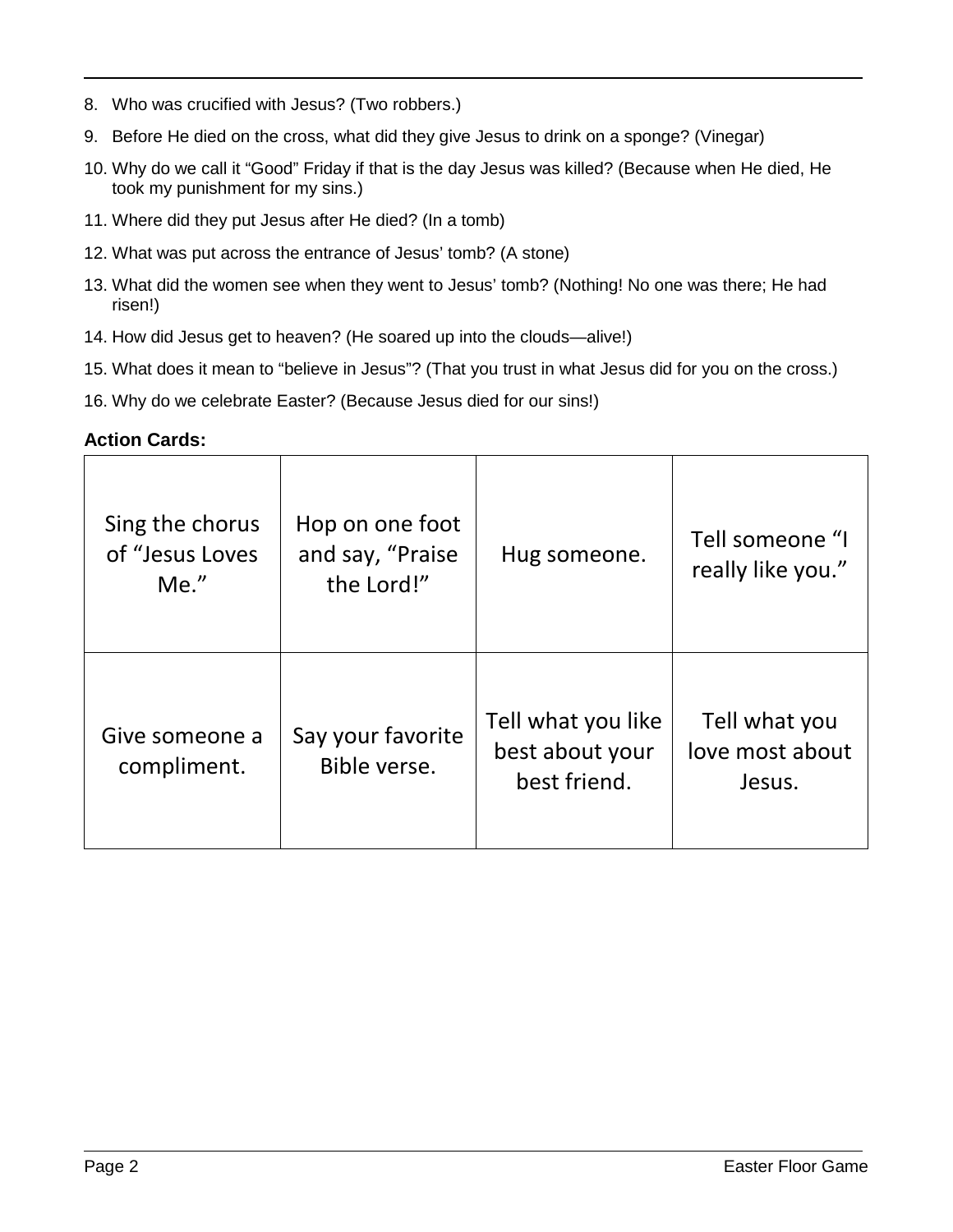# **Game Card Fronts**:

| Where was Jesus<br>when the soldiers<br>came to arrest him?                          | Who betrayed Jesus<br>with a kiss?                                            | When Jesus was<br>arrested, did He try<br>to get away? | Who denied that he<br>knew Jesus three<br>times?       |
|--------------------------------------------------------------------------------------|-------------------------------------------------------------------------------|--------------------------------------------------------|--------------------------------------------------------|
| What did the<br>soldiers put on<br>Jesus' head?                                      | How did they put<br>Jesus on the cross?                                       | What did they hit<br>Jesus with?                       | Who was crucified<br>with Jesus?                       |
| Before He died on<br>the cross, what did<br>they give Jesus to<br>drink on a sponge? | Why do we call it<br>"Good" Friday if<br>that is the day Jesus<br>was killed? | Where did they put<br>Jesus after He died?             | What was put<br>across the entrance<br>of Jesus' tomb? |
| What did the<br>women see when<br>they went to Jesus'<br>tomb?                       | How did Jesus get<br>to heaven?                                               | What does it mean<br>to "believe in<br>Jesus"?         | Why do we<br>celebrate Easter?                         |